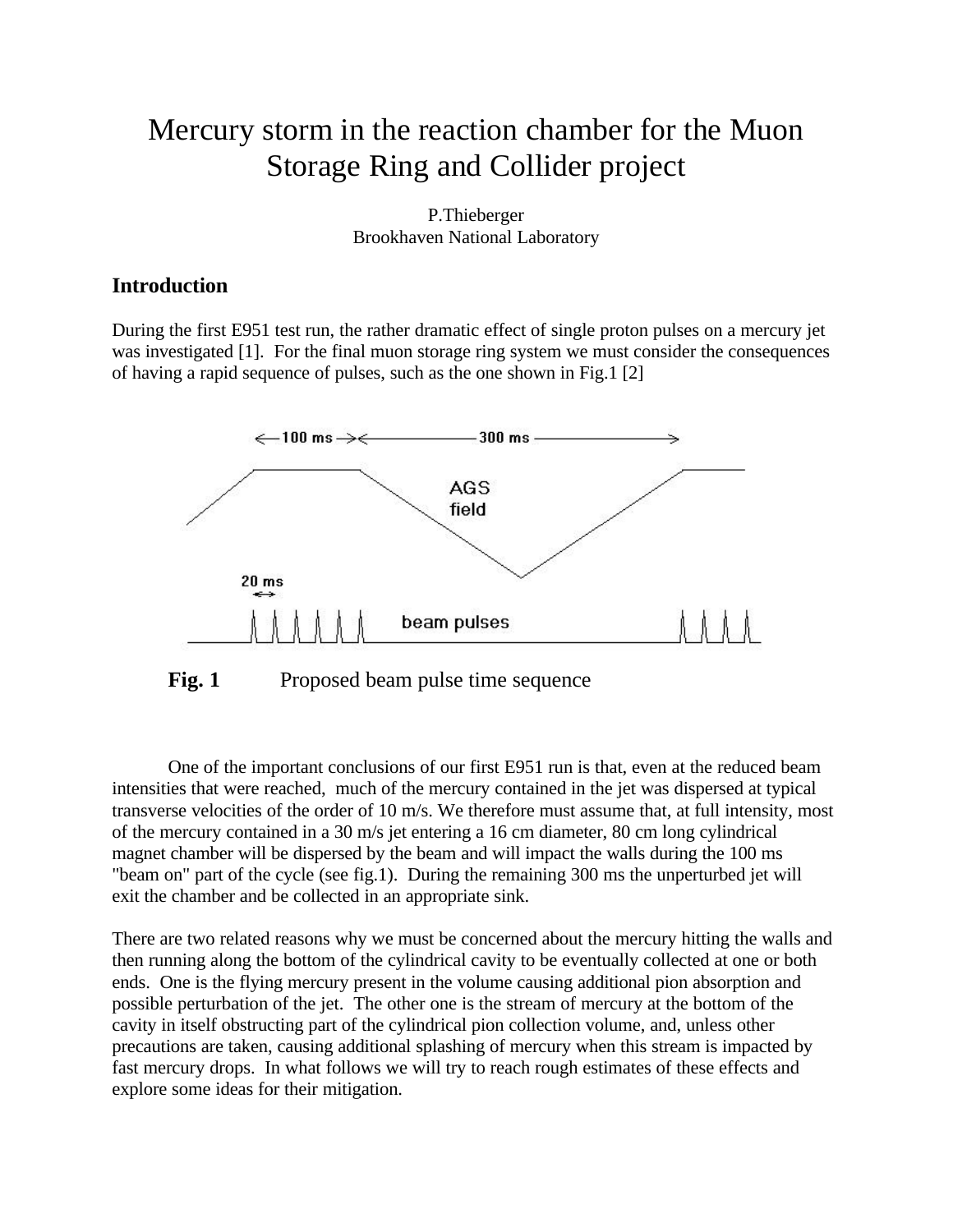

**Fig. 2**

Fig.2 schematically shows one view of the mercury jet entering the cylindrical reaction chamber at a velocity Vj and a drop ejected at a radial velocity Vr. If the longitudinal velocity of the drop remains  $V_1 = 30$  m/s, and  $V_r = 15$  m/s, then the diagonal arrow indicates its trajectory. Of course there will be a wide range of radial velocities, and also the longitudinal velocities of the drops will have contributions (both positive and negative) from the beam-mercury interaction. However, from the geometry and order of magnitude of the velocities one can guess that most of the mercury, say 70%, will not exit the cylindrical chamber before impacting the walls. Most of this liquid will slow down after one or more collisions and eventually end up collecting at the bottom of the cylinder. Let's now consider each of the two issues mentioned above.

### **Height of the mercury stream at the bottom of the pipe**

A 30 m/s, 1 cm diameter jet injects  $2.36 \times 10^3$  cm<sup>3</sup> /s of mercury into the volume, and 25% of it will be subjected to the beam. With the above assumption then  $.25 \times 2.36 \times 10^3 \times 0.7 \times 1/2$  $207 \text{ cm}^3$  /s on average will run to each end of the cylinder under the action of gravity. That is an average of 3.3 gallons/minute at each end. In reality there will be somewhat more at the downstream than at the upstream end, due to the part of the forward jet momentum that may survive the Hg collisions with the walls. We will neglect this difference as the first of several approximations we'll need to make to estimate the height of the mercury stream at the bottom of the cylinder.

Part of the mercury reaching the bottom of the cylinder will get there directly from the jet; other portions will run down the walls; others will rain down from the upper portions of the cylinder; and the rest will be secondary drops and spray resulting from collisions of primary drops with the walls, with other drops and with the mercury existent at the bottom. Since this is much too complicated to model, we will simply assume an appropriate flux  $\varphi$  [cm/s] of gentle uniform rain of mercury reaching the surface of the stream. As a zero-order calculation let's take a square channel of equal cross section instead of the cylinder, and neglect viscosity Both of these last assumptions are clearly optimistic and will result in underestimating the height of the stream.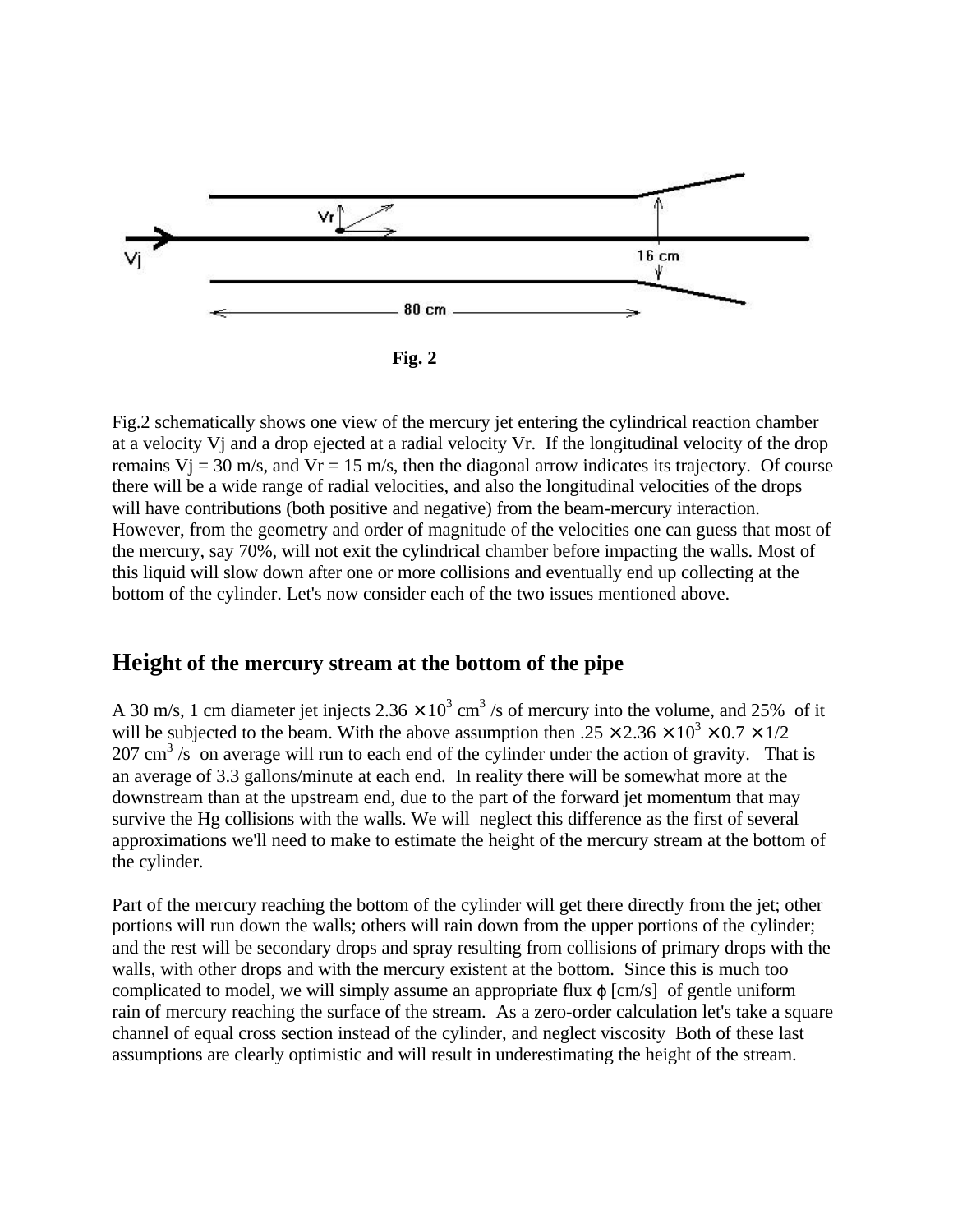

**Fig. 3**

In fact this reduces the problem to a two dimensional one as indicated in Fig.3. In other words we can solve the problem for a slice 1 cm thick in the Y direction. For that slice we have the uniform flux  $\varphi$  depositing a mass per second:

 $M/s = \varphi \times L \times 1$  cm  $\times \rho$ , 1)

where  $\rho$  is the density of mercury. This incoming mass flow must be, in the steady state, equal to the outgoing flow, which we assume occurs at a constant velocity  $V_f$  (fig. 3). (A more realistic final velocity distribution only makes matters worse). What drives the flow is the hydrostatic pressure due to the height difference  $h_{av}$  -  $h_f$ , and the potential energy per second deposited by the incoming material  $g \times M/s \times (h_{av} - h_f)$  must, again in the steady state, be equal to the kinetic energy per second leaving the system in the outgoing flow. We can thus write the following equations:

$$
g \times M/s \times (h_{av} - h_f) = 1/2 M/s \times V_f^2
$$
 or  $g \times (h_{av} - h_f) = 1/2 V_f^2$ , 2)  
\n $\varphi \times L \times 1 \text{cm} = V_f \times h_f \times 1 \text{cm}$  or  $\varphi \times L = V_f \times h_f$ . 3)

We can't solve two equations with three unknowns  $(h_{av}, h_f \text{ and } V_f)$ , but we can find the minimum value h<sub>av</sub> (min) which h<sub>av</sub> could conceivably have. Eliminating  $V_f$  between 2) and 3) we get:

$$
h_{av} = \varphi^2 \times L^2 / (2g \times h_f^2) + h_f , \qquad 4)
$$

which is minimum for

$$
h_f = (\varphi^2 \times L^2 / g)^{1/3} . 5)
$$

With the above example of 207 cm<sup>3</sup>/s, L = 30 cm and a 14 cm wide square channel, we get  $\varphi$  = 0.49 cm/s,  $h_f$  (for min  $h_{av}$ ) = 0.6 cm, and  $h_{av}$ (min) = 0.9 cm. The largest height of mercury in the pipe would then be  $\sim$ 1.8 cm (Fig. 3). Due to all the optimistic assumptions made along the way, we can expect at least 3 or 4 cm in the real cylindrical pipe. This is obviously not a very good estimate, but it is good enough to show that the problem is significant.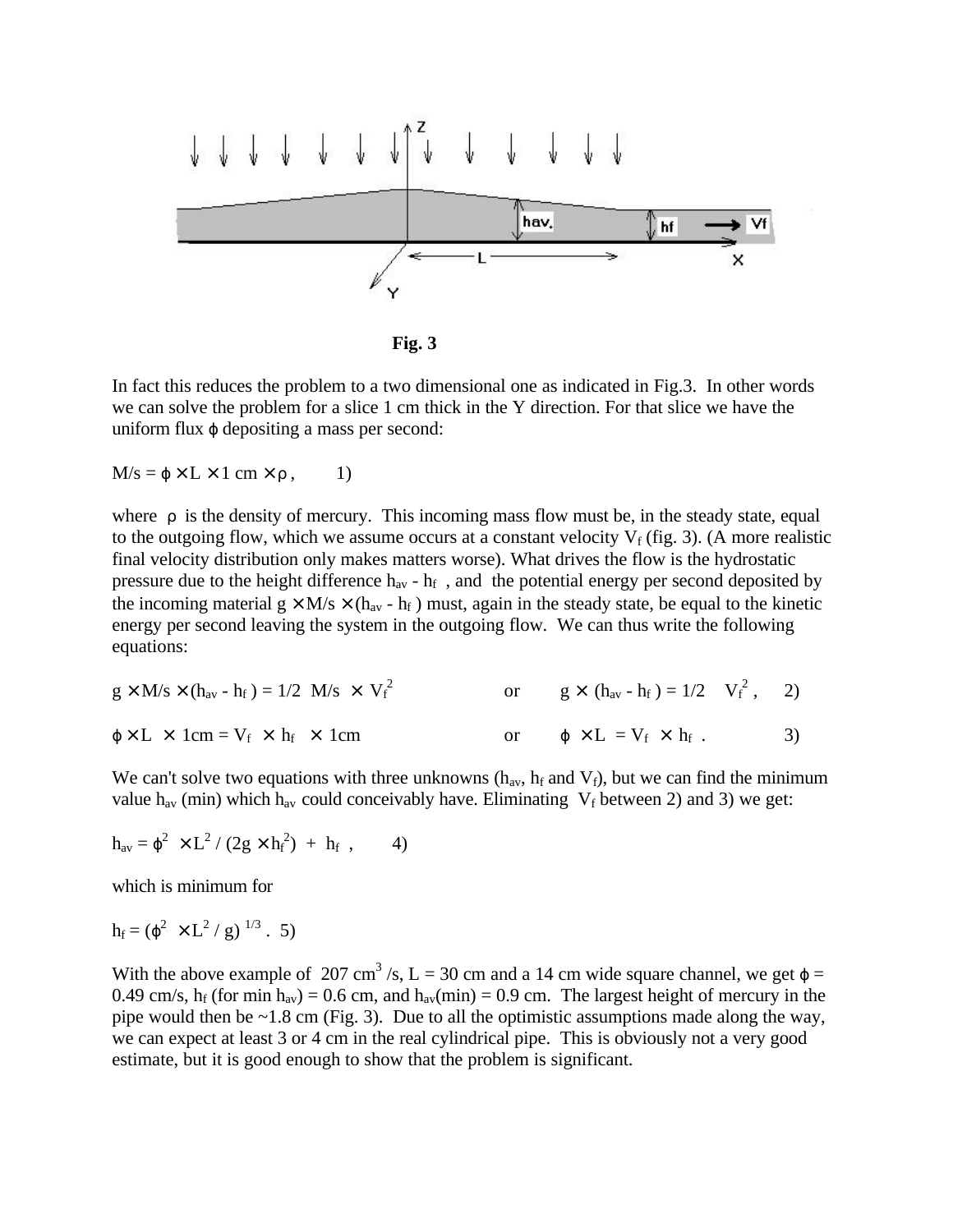It should be possible to use water to make relevant measurements of the heights of a stream in a cylindrical channel. As we can see from the above equations, the lower density of the water as compared to mercury will not affect the result. To the extent that viscosity may play a significant role we must compare the values for mercury and water:

| <b>Table 1</b>               |                                      | Water             |      | Mercury                                         |                             |
|------------------------------|--------------------------------------|-------------------|------|-------------------------------------------------|-----------------------------|
| Temperature<br>$(^{\circ}K)$ | Temperature<br>$({}^{\rm o}{\rm C})$ | $10^{-3}$ kg/(ms) |      | $10^{-3}$ m <sup>2</sup> /s   $10^{-3}$ kg/(ms) | $10^{-3}$ m <sup>2</sup> /s |
| 280                          |                                      | 1.42              | 1.42 |                                                 |                             |
| 300                          | 27                                   | 0.82              | 0.82 | 1.6                                             | 0.118                       |
| 320                          |                                      | 0.56              | 0.56 |                                                 |                             |
| 340                          | 67                                   | 0.41              | 0.41 |                                                 |                             |
| 360                          | 87                                   | 0.32              | 0.32 |                                                 |                             |

The kinematic viscosity,  $v = \eta/\rho$ , is the relevant parameter for this problem, since it reflects the ratio of shear forces to gravitational or inertial forces. We can see from Table 1 that the values of v for practical water temperatures are at least three times larger than for  $27^{\circ}$ C mercury. Therefore, if viscosity plays any significant role (which I doubt), the experiment with water will yield larger values for the height of the liquid stream than would be the case with mercury. On the other hand, the strong temperature dependence of the water viscosity will make it possible to vary the viscosity sufficiently to investigate the viscosity dependence of the result.

## **Flying mercury drops**

The questions are how much mercury from previous beam pulses may there still be present traversing the volume of the cylinder when a subsequent pulse arrives, and what will the effect be of this flying mercury on the pion collection efficiency and on the mercury jet stability. The phenomena involved are very complicated, and many of the relevant factors such as drop size and velocity distributions are poorly known. We shall, somewhat artificially, consider four types of drops: "primary drops" originating from the beam jet interaction, "falling drops" from mercury stopping at the top of the pipe and then dropping under the action of gravity, "splashed drops" from primary drops hitting the walls and being partly reflected back into the volume, and "splashed stream" caused by primary drops impacting the mercury stream at the bottom of the pipe.

1) Primary drops

The undisturbed jet will be aimed towards a mercury collecting pool, and there will be no drops present in the pion collection volume when the first beam pulse arrives. We guessed above that 70% of the irradiated part of the jet will impact the walls. The remaining 30% will thus exit the interaction volume, but part of this 30% will not be aimed towards the pool. Depending on where we place a mercury containment barrier, an appreciable fraction of this 30% will still be in flight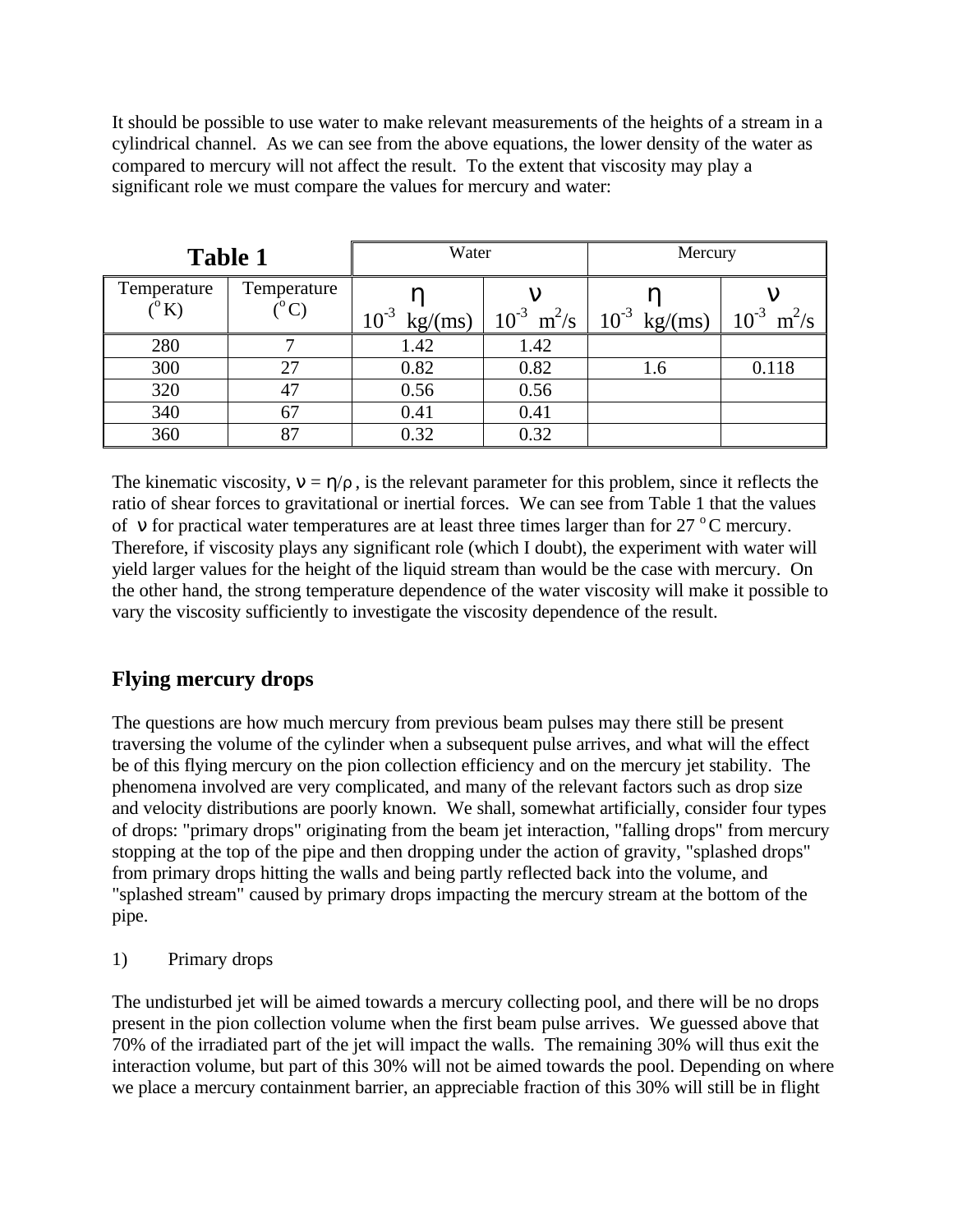when the following pulse arrives. Also some of the mercury collecting on the barrier will remain in the path of the spiraling pions for an even longer time.

#### 2) Falling drops

To evaluate this contribution we shall again adopt the "square pipe" approximation (fig. 4, case 2).



For primary drop radial velocities  $>$  ~1 m/s, the dominant times involved for secondary drops to clear the collection volume after a beam pulse are the free-fall times for these drops. This is illustrated in fig. 5 for primary drops traveling up with initial velocities of 2.5 m/s, 5 m/s and 10 m/s, stopping at the top and then dropping (case 2, fig. 4).



**Fig. 5**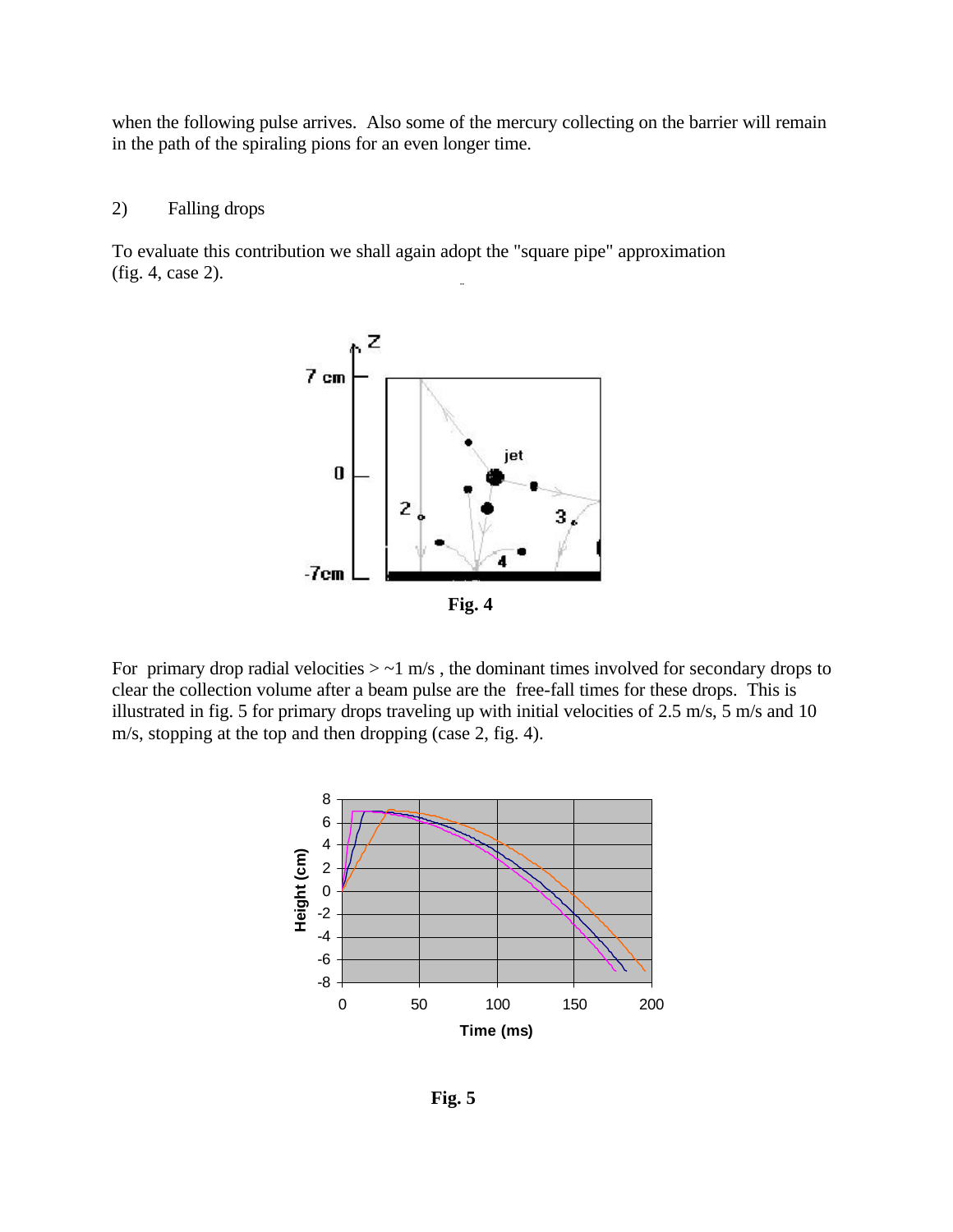Comparing figs.1 and 5 we see that this type of drops will remain in flight in the chamber during the entire 6-bunch sequence, but they will be gone by the time the next bunch sequence arrives. To estimate how much mercury may be contained in these drops we return to the previous guess of 70% of the irradiated jet being dispersed. We further assume that  $\sim$ 1/4 of these drops impacts the upper surface. By the time the sixth bunch arrives there will be an estimated  $70\% \times 5/4 =$ 87.5% more flying mercury due to just this type of drops in addition to the mercury irradiated by that bunch.

3) Splashed drops

The contribution of these drops (case 3, fig. 4) is even more difficult to estimate because we don't know the fraction of mercury returning to the volume after impact of a drop, and that fraction will depend of the size and velocity distributions of the drops, the knowledge of which is very limited. One thing we can say is that the time distributions will on average be shorter as compared to the ones shown in fig. 5, but not short enough to be of much help. We now have two surfaces instead of the one in the previous case. Therefore if the backsplash factor were 50% we would have roughly another 80% contribution to the flying mercury by the arrival time of the last bunch in each series of six.

4) Splashed stream

Estimating the effects of a drop impacting a liquid surface at different angles is a complicated fluid dynamics free boundary value problem which would be difficult to solve even for a drop of known size, shape and velocity. Not only don't we know the size, shape and velocity distribution of the individual drops, but there may be additional collective effects of a large number of almost simultaneous impacts. We can therefore not make any credible estimates of this effect. One thing we can say is that, for drops with appropriate upward velocity components, the total flight times can be up to twice as long as typical times indicated in fig. 5, i.e. up to  $\sim$ 360 ms. From fig. 1 we see that in this case some of the drops from one bunch sequence may still be present during the next one.

### **CONCLUSIONS**

From the "falling drop" and "splashed drop" rough estimate above, and neglecting "primary drops" and "splashed stream", we see that for the last bunch of each series of six bunches an additional 1.6 times as much mercury could be randomly flying around in the volume as there is in the 60 cm long irradiated portion of the jet. For a more typical "central bunch" that mass would be something like:  $0.8 \times \delta \times 0.5^2$  cm<sup>2</sup> × 60 cm × 13.6 grams/cm<sup>3</sup> = 513 grams. Over a 60 cm long cylindrical volume of radius 8 cm this corresponds to an average density of  $42.5 \text{ mg/cm}^3$ , or correspondingly less if we consider that a fraction of these drops will migrate out and mainly downstream of this cylindrical volume. In any case there will be about as much dispersed mercury in the path of the spiraling pions as there is "undisturbed" mercury in that part of the primary jet that interacts with the protons. Since we know that the mercury in the jet